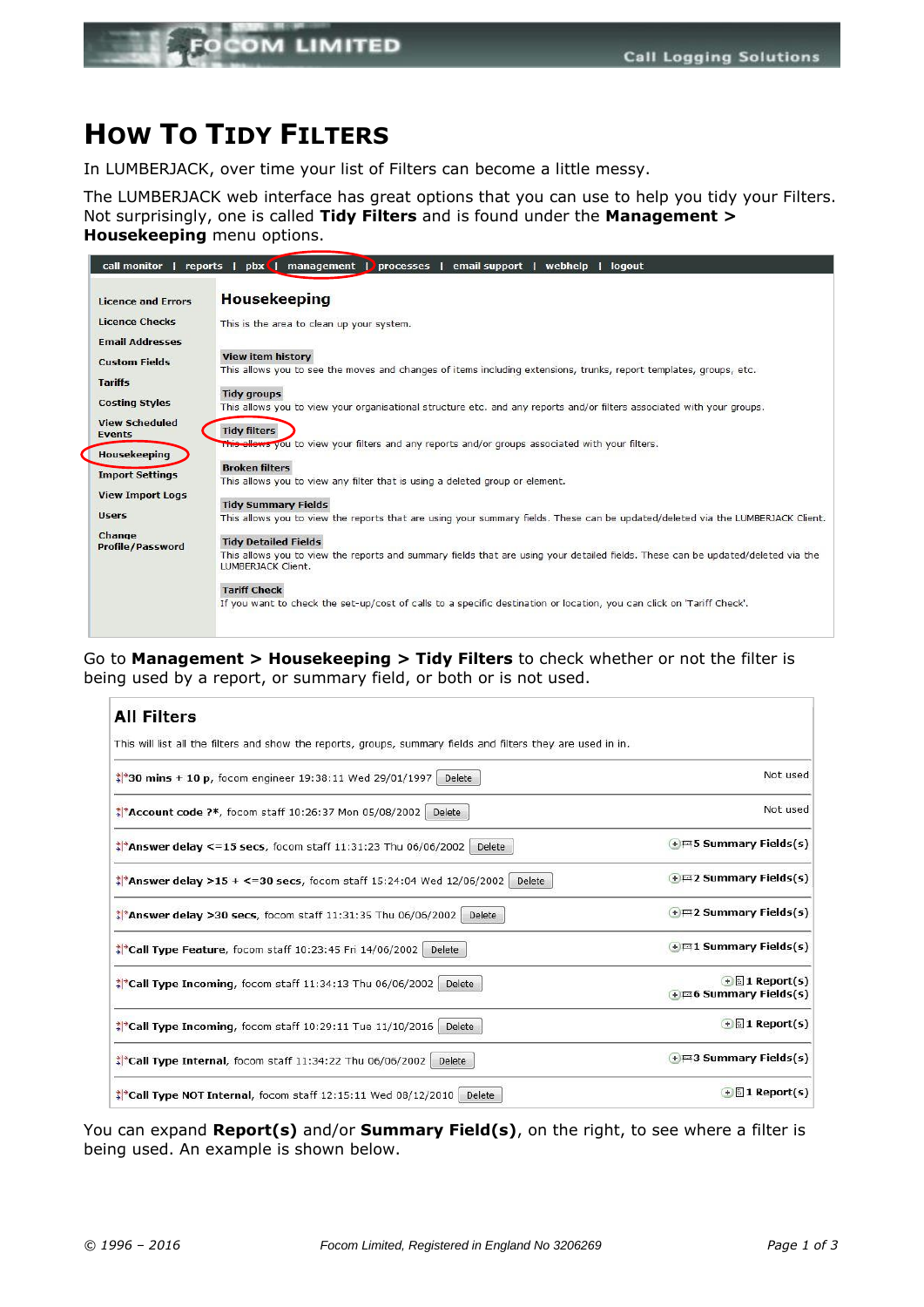

| <b>All Filters</b>                                                                                           |          |
|--------------------------------------------------------------------------------------------------------------|----------|
| This will list all the filters and show the reports, groups, summary fields and filters they are used in in. |          |
| $\frac{1}{2}$ 30 mins + 10 p, focom engineer 19:38:11 Wed 29/01/1997<br>Delete                               | Not used |
| Delete<br>** Account code ?*, focom staff 10:26:37 Mon 05/08/2002                                            | Not used |

Before deleting them, if you are unsure of exactly what the filter does, you can look at the elements of the filter by clicking on the **filter name**.

|  | focom engineer 19:38:11 Wed 29/01/1997 | Delete | Not used |
|--|----------------------------------------|--------|----------|
|  |                                        |        |          |

This will step you into the **Update / Add Filter** window for that filter.

If you **[Delete]** the **30 mins + 10p** filter, it does not delete the 2 elements of the filter as these are both also filters.

You will also notice, in the list of All Filters, that there appears to be a duplicate filter: **Call Type Incoming** and both versions are being used



The first thing to do here is to check that both filters are identical by looking at the **Update / Add Filter** window.

If the filter elements do differ rename one of the filters to show the difference.